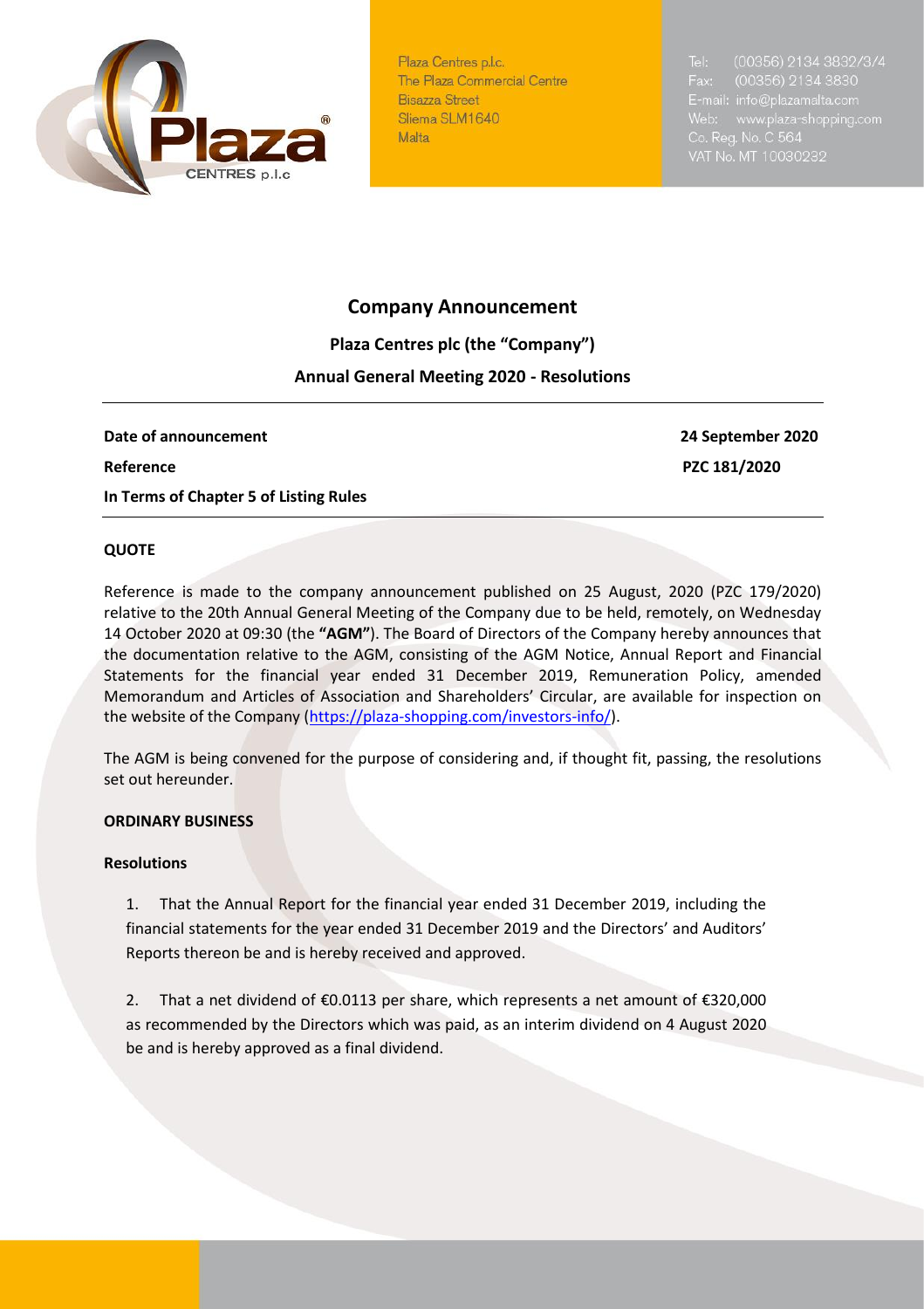

Plaza Centres p.l.c. The Plaza Commercial Centre **Bisazza Street** Sliema SLM1640 Malta

(00356) 2134 3830 E-mail: info@plazamalta.com

**3.** That PricewaterhouseCoopers be and are hereby re-appointed as Auditors of the Company and that the Board of Directors be and is hereby authorised to determine their remuneration.

#### **SPECIAL BUSINESS**

#### **Ordinary Resolution**

**4.** That the directors' remuneration policy as set out in the shareholders' circular be and is hereby approved;

#### **SPECIAL BUSINESS**

#### **Extraordinary Resolutions**

5. That article 87.2 be and is hereby abrogated and replaced by the following:

"The Directors shall cause an electronic or digital copy of the annual report, including the profit and loss account and balance sheet, together with any Directors' and auditors' report attached thereto, to be posted on its website and made available to shareholders in such other form as the directors may from time to time determine, at least before the issuance of the notice of the annual general meeting in which they are due to be laid. The Company shall further: (a) issue a notice or company announcement that the annual report has been uploaded on its website or otherwise made available to the public indicating where the annual report may be accessed; and (b) shall indicate in the notice convening the annual general meeting at which the annual report is due to be laid that a copy of the annual report is available and where.

Notwithstanding the aforesaid, the Company shall provide a printed copy of such Annual Report to any of its Members if so requested in writing.".

6. That the Company acting through its directors, be and is hereby authorised, for a period of 18 months from the date of this resolution, to re-purchase shares of the Company, provided that:

a. In aggregate it shall not re-purchase more than [10] per cent of the total issued share capital;